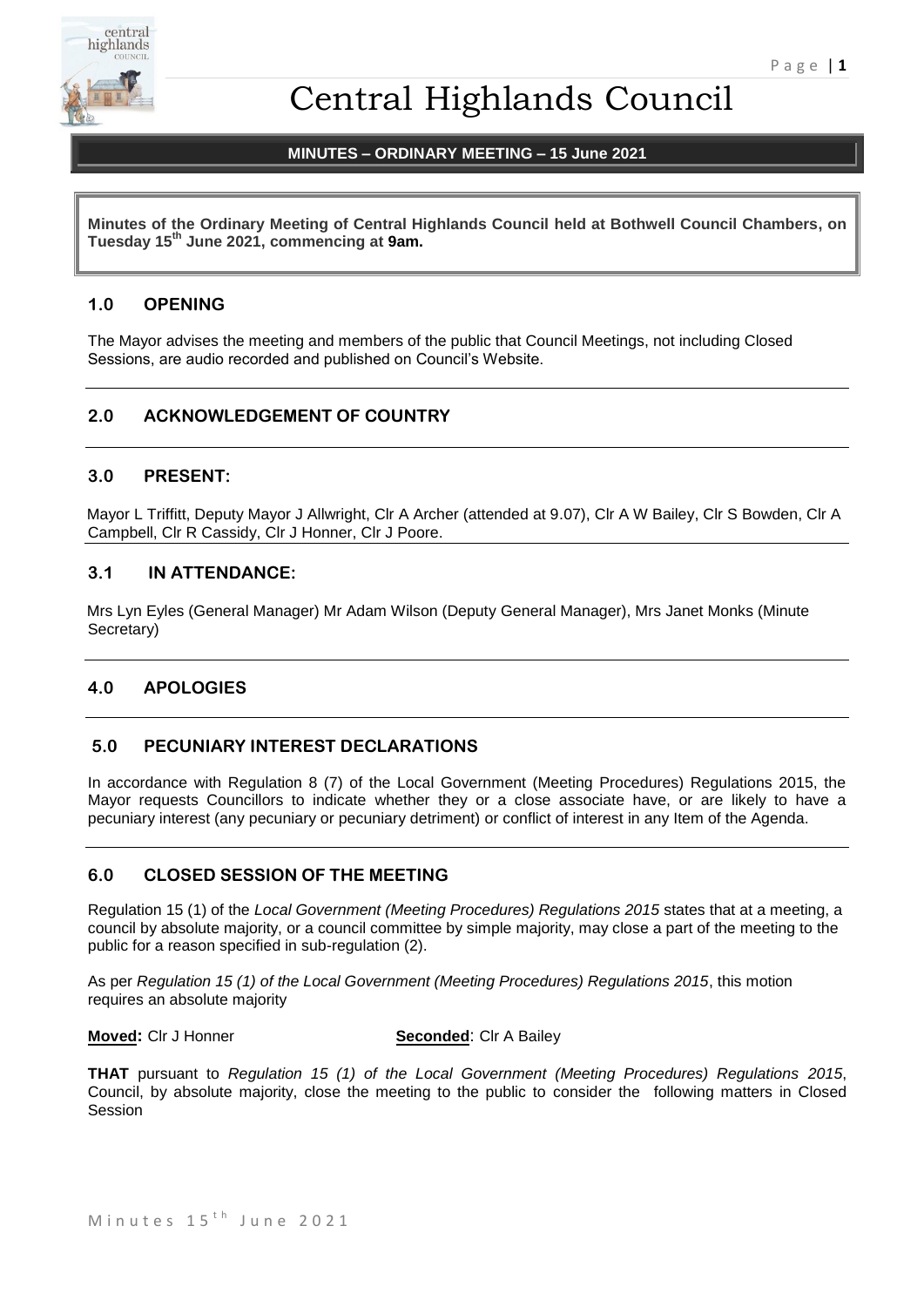**CARRIED**

| <b>Item</b><br><b>Number</b> | <b>Matter</b>                                                                                                     | <b>Local Government (Meeting Procedures) Regulations</b><br>2015                                                                                                                                                                                                                                                    |
|------------------------------|-------------------------------------------------------------------------------------------------------------------|---------------------------------------------------------------------------------------------------------------------------------------------------------------------------------------------------------------------------------------------------------------------------------------------------------------------|
|                              | Confirmation of the Minutes of<br>the Closed Session of the<br>Ordinary Meeting of Council<br>held on 18 May 2021 | Regulation 15 $(2)(g)$ – information of a personal and<br>confidential nature or information provided to Council on the<br>condition it is kept confidential                                                                                                                                                        |
| 2                            | <b>Confidential Matter</b>                                                                                        | Regulation 15 $(2)(g)$ – information of a personal and<br>confidential nature or information provided to Council on the<br>condition it is kept confidential                                                                                                                                                        |
| 3                            | <b>Confidential Matter</b>                                                                                        | Regulation 15 $(2)(g)$ – information of a personal and<br>confidential nature or information provided to Council on the<br>condition it is kept confidential                                                                                                                                                        |
| 4                            | Consideration of Matters for<br>Disclosure to the Public                                                          | Regulation 15 (8) - While in a closed meeting, the Council, or<br>Council Committee, is to consider whether any discussions,<br>decisions, reports or documents relating to that closed<br>meeting are to be kept confidential or released to the public,<br>taking into account privacy and confidentiality issues |

#### **FOR the Motion**

Mayor L Triffitt, Deputy Mayor J Allwright, Clr A Archer, Clr A Bailey, Clr S Bowden, Clr A Campbell, Clr R Cassidy, Clr J Honner, Clr J Poore

# **6.1 MOTION OUT OF CLOSED SESSION**

**Moved:** Clr R Cassidy **Seconded:** Clr A Bailey

**THAT** the Council:

(1) Having met and dealt with its business formally move out of the closed session; and

(2) Resolved to report that it has determined the following:

| <b>Item</b><br><b>Number</b> | <b>Matter</b>                                                                                                  | <b>Outcome</b>                                                                                                                                         |
|------------------------------|----------------------------------------------------------------------------------------------------------------|--------------------------------------------------------------------------------------------------------------------------------------------------------|
| 1.                           | Confirmation of the Minutes of the Closed<br>Session of the Ordinary Meeting of<br>Council held on 18 May 2021 | Minutes of the Closed Session of the Ordinary<br>Meeting of Council held on 18 May 2021 were<br>confirmed                                              |
| $\mathcal{P}$                | <b>Confidential Matter</b>                                                                                     | Council noted the information provided and<br>support the process for the joint tendering and<br>joint authority as outlined in the timelines provided |
| 3.                           | <b>Confidential Matter</b>                                                                                     | Council deferred this matter to the July Council<br>Meeting                                                                                            |
| 4.                           | Consideration of Matters for Disclosure to<br>the Public                                                       | Matters were considered                                                                                                                                |

#### **CARRIED**

#### **FOR the Motion**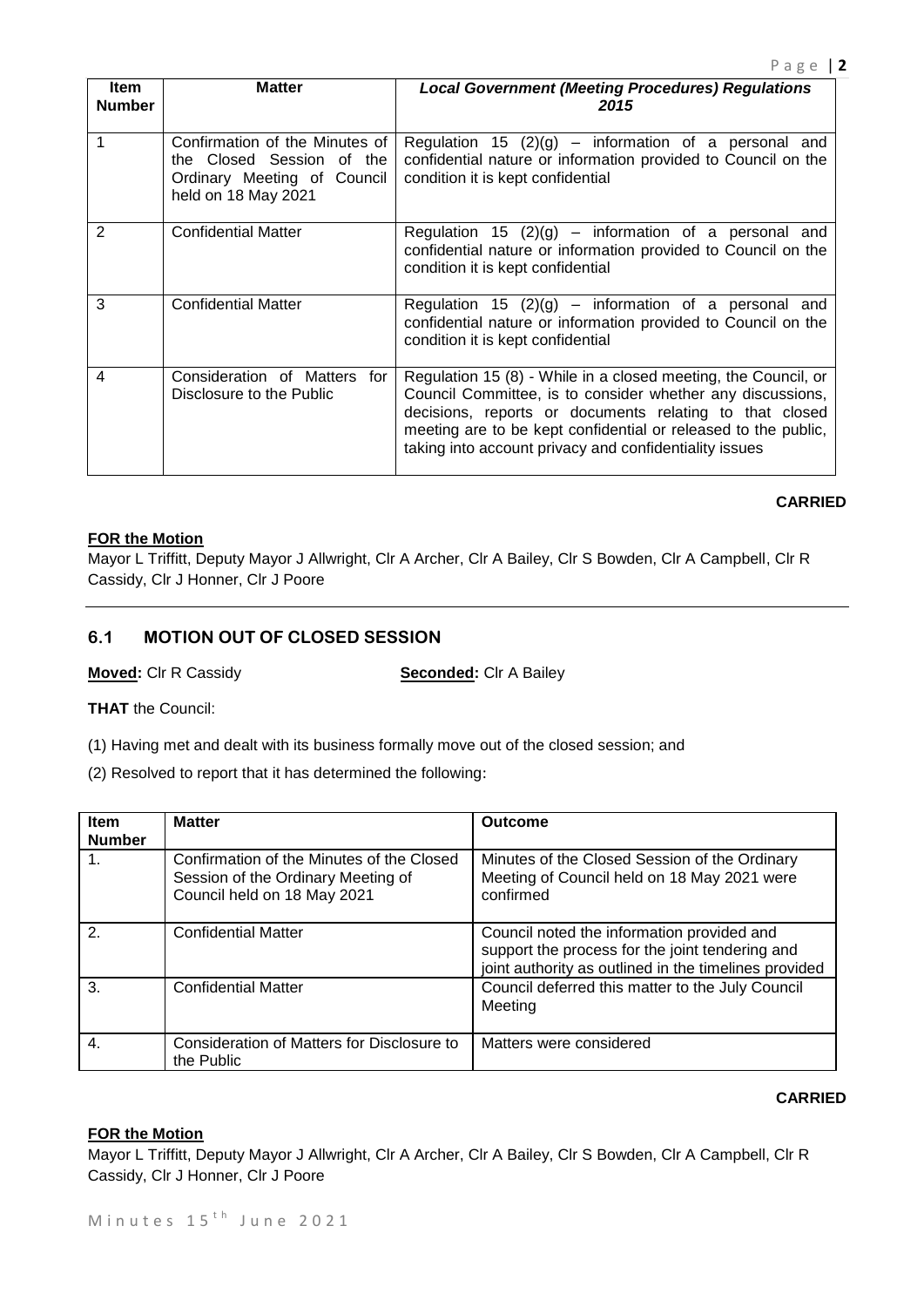# **OPEN MEETING TO PUBLIC**

Due to COVID-19 a limit of 4 members of the public, at any one time will be applied.

# **7.0 DEPUTATIONS**

Nil

# **7.1 PUBLIC QUESTION TIME**

No members of the community were present

# **8.0 MAYORAL COMMITMENTS**

12 May 2021 Onsite meeting with Deputy Mayor, Cr A Bailey Ellendale 13 May 2021 Meeting with General Manager and Mr J Bignell 13 May 2021 Onsite meeting with General Manager – 'Pub with No Beer' 13 May 2021 Meeting with General Manager and Mrs Kathy Bradburn (Senior Admin) Archive Storage – Bothwell 14 May 2021 Business of Council 16 May 2021 Business of Council 18 May 2021 Ordinary Meeting of Council - Hamilton 19 May 2021 Business of Council 20 May 2021 Business of Council<br>21 May 2021 Business of Council **Business of Council** 25 May 2021 Budget Workshop – Hamilton 25 May 2021 Meeting with Elected Member 26 May 2021 Business of Council 27 May 2021 Meeting with General Manager, Clr A Campbell and Goldlwind reps re Cattle Hill Wind Farm 27 May 2021 Meeting with Rate Payer 28 May 2021 Guest Speaker at Common Ground fundraiser - Bothwell 31 May 2021 ILU Inspections – Ouse 31 May 2021 ILU Inspections – Bothwell 3 June 2021 Citizenship Ceremony – Bothwell 4 June 2021 Meeting with Rate Payer 7 June 2021 Interview for State Government COVID Campaign 7 June 2021 Mayor's Tele Meeting<br>8 June 2021 Business of Council **Business of Council** 

# **8.1 COUNCILLOR COMMITMENTS**

#### *Deputy Mayor Allwright*

- 18 May 2021 Ordinary Meeting of Council Hamilton<br>25 May 2021 Audit Panel Meeting- Hamilton
- Audit Panel Meeting- Hamilton
- 25 May 2021 Budget Workshop- Hamilton

#### *Clr A Bailey*

- 18 May 2021 Ordinary Council Meeting Hamilton 25 May 2021 Audit Panel Meeting- Hamilton
- 25 May 2021 Budget Workshop- Hamilton

#### *Clr A Campbell*

18 May 2021 Ordinary Council Meeting- Hamilton 25 May 2021 Audit Panel Meeting- Hamilton 25 May 2021 Budget Workshop- Hamilton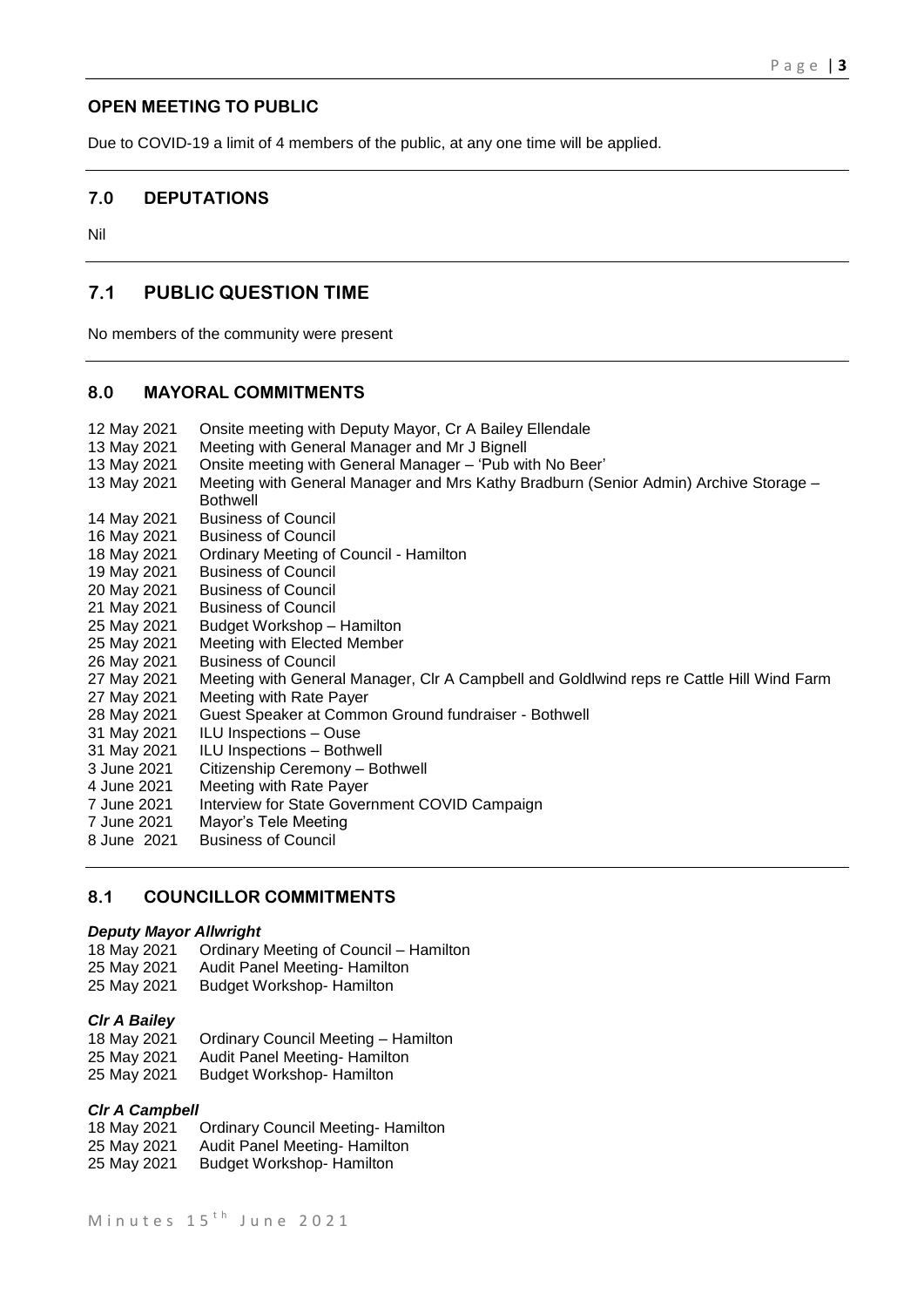| 27 May 2021<br>1 June 2021<br>10 June 2021 | Cattle Hill assessment panel meeting via Teams<br>HATCH playgroup - Bothwell Recreation Ground<br><b>Cemetery Committee Meeting-Bothwell</b> |
|--------------------------------------------|----------------------------------------------------------------------------------------------------------------------------------------------|
| <b>CIr R Cassidy</b>                       |                                                                                                                                              |
| 18 May 2021                                | <b>Ordinary Council Meeting - Hamilton</b>                                                                                                   |
| 19 May 2021                                | Central Highlands Visitor Centre Management Committee Meeting                                                                                |
| 25 May 2021                                | Budget Workshop - Hamilton                                                                                                                   |
| <b>CIr J Honner</b>                        |                                                                                                                                              |
| 18 May 2021                                | Ordinary Council Meeting - Hamilton                                                                                                          |
| 19 May 2021                                | Central Highlands Visitor Centre Management Committee Meeting                                                                                |
| 25 May 2021                                | Budget Workshop - Hamilton                                                                                                                   |

# **STATUS REPORT COUNCILLORS**

| <b>Meeting Date</b> | Agenda Item | Tas                                                            | <b>Councillor Responsible</b> | <b>Current Status</b>                                                                | <b>Completed Date</b> |
|---------------------|-------------|----------------------------------------------------------------|-------------------------------|--------------------------------------------------------------------------------------|-----------------------|
|                     |             |                                                                |                               | Mayor Triffitt, CIr Campbell & On going to provide Council with updates each Council |                       |
| 18-Feb-20           |             | 16.5 Cattle Hill Wind Farm Community Fund Committee CIr Honner |                               | meeting                                                                              |                       |

# **8.2 GENERAL MANAGER'S COMMITMENTS**

| 18 May 2021  | <b>Council Meeting</b>              |
|--------------|-------------------------------------|
| 19 May 2021  | South Central Sub-Committee meeting |
| 25 May 2021  | <b>Audit Panel Meeting</b>          |
| 25 May 2021  | <b>Council Budget Workshop</b>      |
| 26 May 2021  | <b>CBA Cyber Webinar</b>            |
| 26 May 2021  | <b>Goldwind Webinar</b>             |
| 26 May 2021  | <b>Meeting Auditor</b>              |
| 1 June 2021  | Izaak de Winter - internal review   |
| 3 June 2021  | Citizenship Ceremony Bothwell       |
| 9 June 2021  | <b>Meeting Insurance Broker</b>     |
| 10 June 2021 | <b>Cemetery Committee Meeting</b>   |
|              |                                     |

# **8.3 DEPUTY GENERAL MANAGER'S COMMITMENTS**

| 18 May 2021 | <b>Council Meeting</b>                                        |
|-------------|---------------------------------------------------------------|
| 19 May 2021 | <b>LGAT Waste Authority Meeting</b>                           |
| 19 May 2021 | Central Highlands Visitor Centre Management Committee Meeting |
| 25 May 2021 | <b>Audit Committee Meeting</b>                                |
| 25 May 2021 | <b>Budget Workshop</b>                                        |
| 27 May 2021 | <b>Cyber Security webinar</b>                                 |
| 1 June 2021 | Meeting with Australian Employment Services                   |
| 2 June 2021 | First aid course                                              |
| 8 June 2021 | Municipal Recovery Coordinators Monthly Meeting               |
| 9 June 2021 | Meeting with Southern Midlands Council                        |
|             |                                                               |

# **9.0 NOTIFICATION OF COUNCIL WORKSHOPS HELD**

25 May 2021- Council Budget Workshop at Hamilton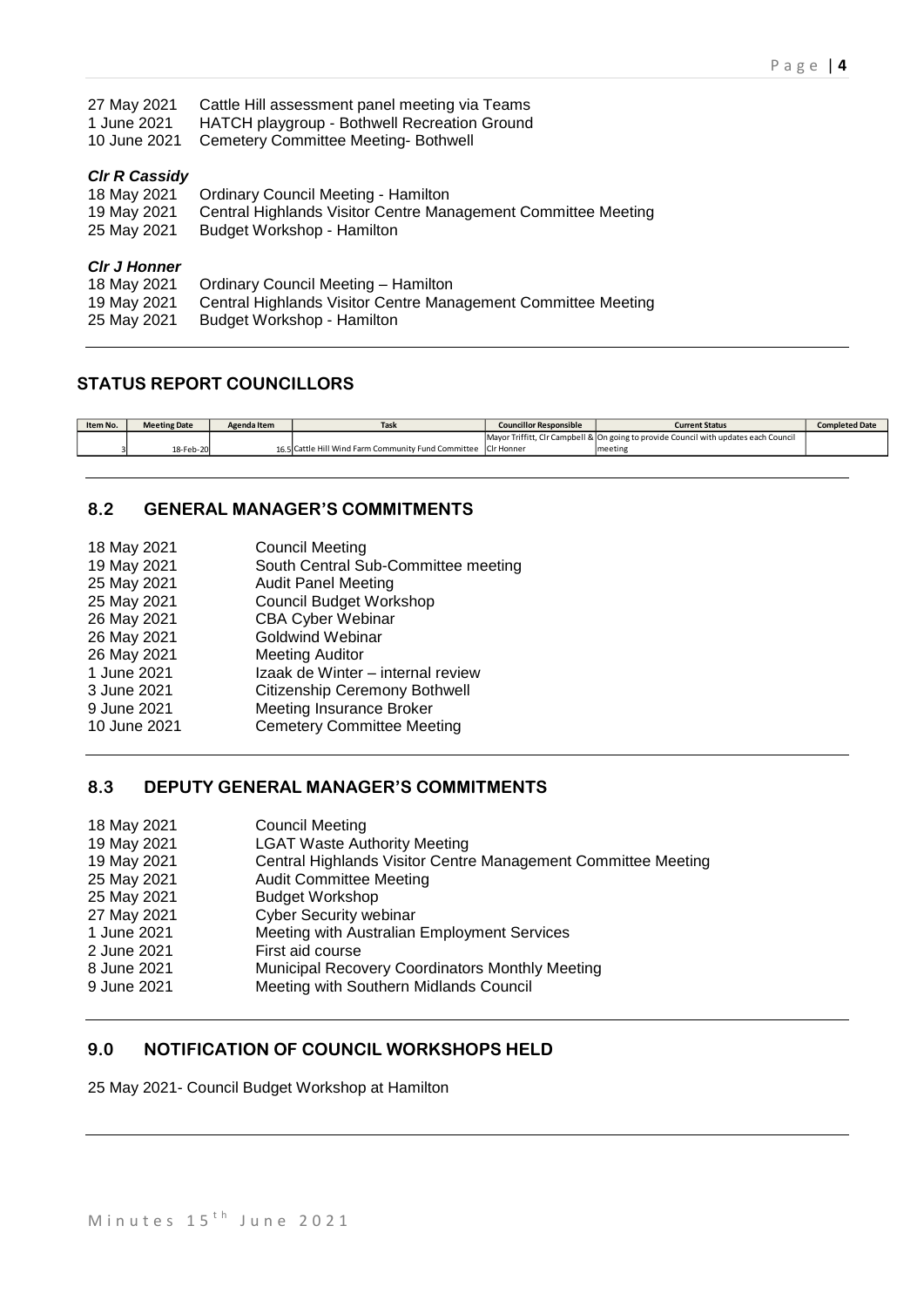# **9.1 FUTURE WORKSHOPS**

Nil

# **10.0 MAYORAL ANNOUNCEMENTS**

Mayor Triffitt read out correspondence received from Minister Michael Ferguson in response to Council's concerns with safety issues in regards to the Shannon Bridge at Miena. The correspondence highlighted steps taken to date.

# **11.0 MINUTES**

# **11.1 RECEIVAL DRAFT MINUTES ORDINARY MEETING**

**Moved***:* Clr J Honner **Seconded:** R Cassidy

**THAT** the Draft Minutes of the Open Council Meeting of Council held on Tuesday 18<sup>th</sup> May 2021 be received.

# **CARRIED**

#### **FOR the Motion**

Mayor L Triffitt, Deputy Mayor J Allwright, Clr A Archer, Clr A Bailey, Clr S Bowden, Clr A Campbell, Clr R Cassidy, Clr J Honner, Clr J Poore

# **11.2 CONFIRMATION OF MINUTES ORDINARY MEETING**

**Moved:** Clr J Honner **Seconded**: Clr R Cassidy

THAT the Minutes of the Open Council Meeting of Council held on Tuesday 18<sup>th</sup> May 2021 be confirmed.

# **CARRIED**

# **FOR the Motion**

Mayor L Triffitt, Deputy Mayor J Allwright, Clr A Archer, Clr A Bailey, Clr S Bowden, Clr A Campbell, Clr R Cassidy, Clr J Honner, Clr J Poore

# **11.3 RECEIVAL DRAFT MINUTES OF THE CENTRAL HIGHLANDS VISITOR CENTRE MANAGEMENT COMMITTEE MEETING (CHVCMC)**

#### **Moved:** Clr J Honner **Seconded:** Clr J Poore

**THAT** the Draft Minutes of the CHVCMC held on 19 May 2021 be received.

# **CARRIED**

# **FOR the Motion**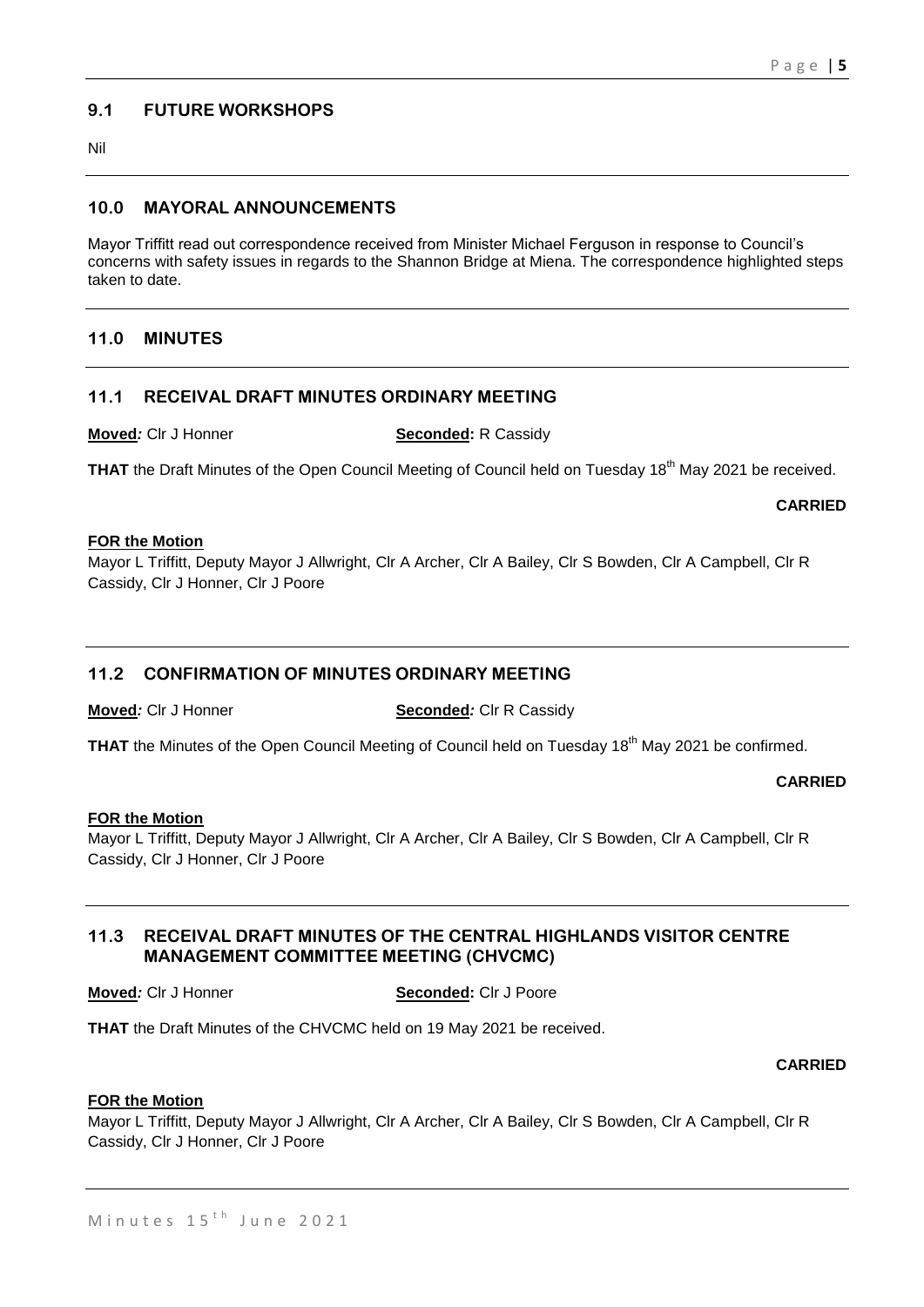# **11.4 RECEIVAL DRAFT MINUTES AUDIT PANEL**

**Moved:** Clr A Campbell **Seconded**: Clr R Cassidy

**THAT** the Draft Minutes of the Audit Panel held on 25 May 2021 be received.

**CARRIED**

#### **FOR the Motion**

Mayor L Triffitt, Deputy Mayor J Allwright, Clr A Archer, Clr A Bailey, Clr S Bowden, Clr A Campbell, Clr R Cassidy, Clr J Honner, Clr J Poore

#### **12.0 BUSINESS ARISING:**

- 15.1 Correspondence sent by Development & Environmental Services Manager;
- 15.2 Correspondence sent by Development & Environmental Services Manager;
- 15.5 Council defer the item until the Cemetery Committee considers the request;
- 15.6 Council defer the item and that an onsite meeting be organised to visit both the Bothwell caravan park and Bothwell recreation ground;
- 15.7 Development & Environmental Services Manager to investigate options;
- 15.8 Correspondence sent by Development & Environmental Services Manager;
- 15.9 Council defer the item and Development & Environmental Services Manager to investigate options;<br>17.1 Correspondence sent by General Manager:
- 17.1 Correspondence sent by General Manager;<br>17.2 Correspondence sent by General Manager:
- Correspondence sent by General Manager;
- 17.3 Correspondence sent by Deputy General Manager;
- 17.6 Correspondence sent by Deputy General Manager;
- 17.7 Correspondence sent by General Manager;
- 17.8 Correspondence sent by Deputy General Manager;
- 17.9 Correspondence sent by Deputy General Manager;
- 18.1 Correspondence sent by Deputy General Manager;
- 18.3 Correspondence sent by Deputy General Manager.

# **13.0 DERWENT CATCHMENT PROJECT REPORT**

**Moved***:* Clr A Bailey **Seconded***:* Clr J Honner

**THAT** the Derwent Catchment Project report be received.

# **CARRIED**

# **FOR the Motion**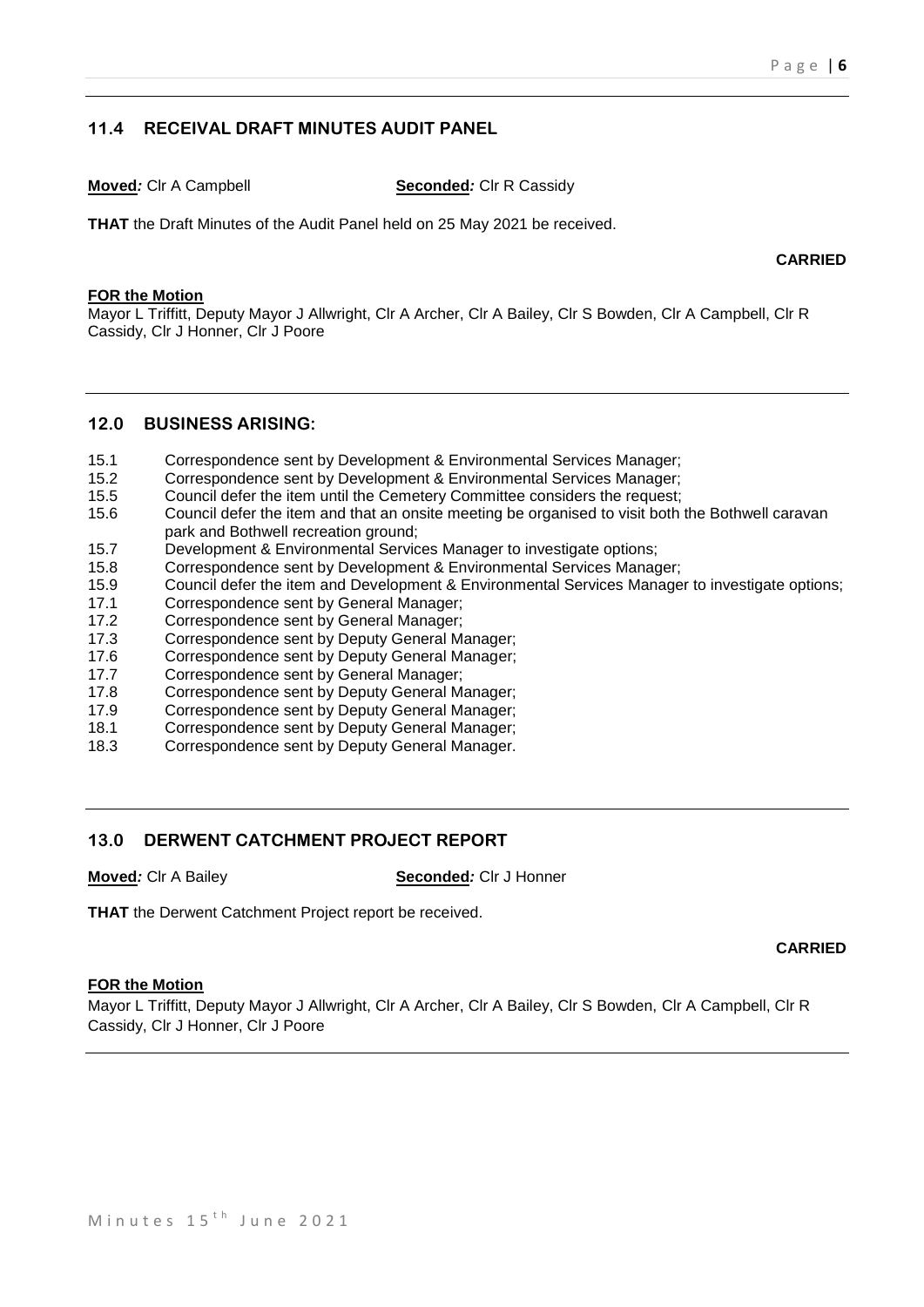# **14.0 FINANCE REPORT**

**Moved:** Clr J Honner **Seconded:** Clr J Poore

**THAT** the Finance Reports be received.

**CARRIED**

# **FOR the Motion**

Mayor L Triffitt, Deputy Mayor J Allwright, Clr A Archer, Clr A Bailey, Clr S Bowden, Clr A Campbell, Clr R Cassidy, Clr J Honner, Clr J Poore

# **14.1 MOTION FROM AUDIT PANEL – DRAFT BUDGET 21/22**

**Moved:** Deputy Mayor J Allwright **Seconded:** Clr A Bailey

**THAT** Council consider options around the rate increase to reduce the deficit.

# **CARRIED**

# **FOR the Motion**

Mayor L Triffitt, Deputy Mayor J Allwright, Clr A Archer, Clr A Bailey, Clr S Bowden, Clr A Campbell, Clr R Cassidy, Clr J Honner, Clr J Poore

# **14.2 ADOPTION OF 2021/2022 ANNUAL BUDGET ESTIMATES**

**Moved:** Deputy Mayor J Allwright **Seconded:** Clr A Campbell

**THAT** Council by absolute majority adopt the 2021/2022 Annual Budget as presented.

# **CARRIED6/3**

#### **FOR the Motion** Mayor L Triffitt, Deputy Mayor J Allwright, Clr A W Bailey, Clr A Campbell, Clr J Honner, Clr J Poore

# **AGAINST the Motion**

Clr R Cassidy, Clr A Archer, Clr S Bowden

# **14.3 COUNCIL RATES RESOLUTION 2021/2022**

The following rates resolution has been prepared for adoption by Council.

**Moved:** Deputy Mayor J Allwright **Seconded:** Clr A Campbell

**THAT** Council by absolute majority, adopt the following Rates Resolution 2021/2022

# **CARRIED**

# **FOR the Motion**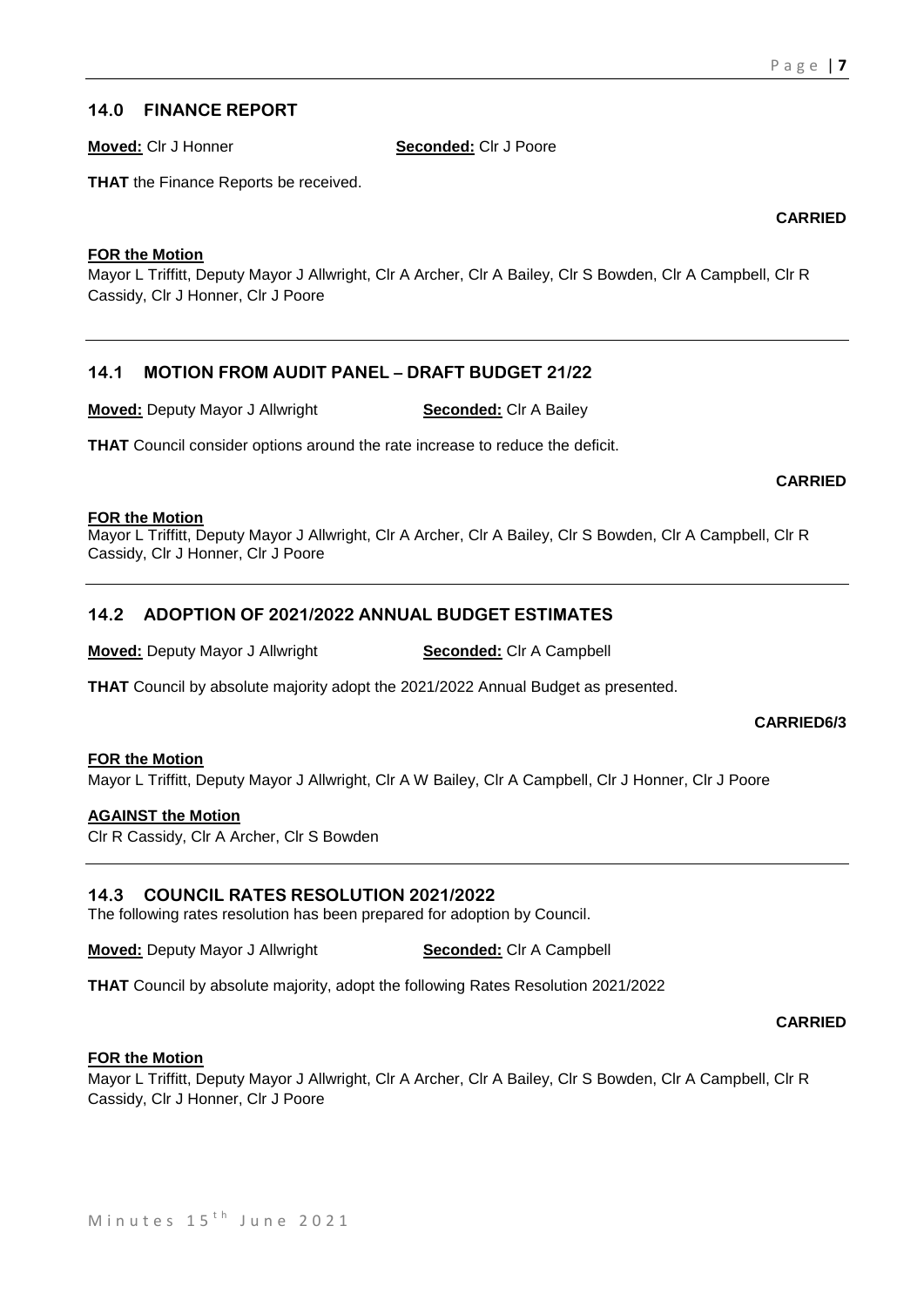# **CENTRAL HIGHLANDS COUNCIL**

# **NOTICE OF 2021/2022 RATES & CHARGES**

Under the Local Government Act 1993 and the Fire Service Act 1979, the Central Highlands Council has made the following rates and charges upon rateable land within the municipal area of Central Highlands ("the municipal area"):-

#### **General Rate**

- 1. A General Rate pursuant to Section 90 and Section 91 of the Local Government Act 1993 consisting of:
	- (a) 3.520923 cents in the dollar on the assessed annual value for all separately valued parcels of rateable land within the Central Highlands Council area; and
	- (b) a fixed charge of \$394.06 which applies to all rateable land.

#### **Waste Management Charge**

- 2 A Service Charge pursuant to Section 94 of the Local Government Act 1993 consisting of:
	- (a) for the municipal area, a Waste Management Charge of \$266.00 for all rateable land; and
	- (b) for the different parts of the municipal area specified, by declaration of an absolute majority of Council pursuant to sections 94(3) and 107 of the Local Government Act 1993, the Waste Management Charge is varied as follows:
		- i. land to which Council provides a garbage and recycling collection service and which is used for commercial purposes is charged **\$501.00** per tenement; and
		- ii. all land outside the Council's garbage and recycling collection service area which comprises a separately valued parcel of rateable land within the municipal area is charged the amount specified under the heading "Charge" according to the use or nonuse of the land specified under the heading "Type":

| <b>Type</b>                                                                                                                                                                           | Charge | Factor          |
|---------------------------------------------------------------------------------------------------------------------------------------------------------------------------------------|--------|-----------------|
|                                                                                                                                                                                       | \$     |                 |
| a. Commercial purposes<br>b. Land used for residential purposes,<br>industrial purposes, public purposes,<br>primary production, sporting or<br>recreational facilities, or quarrying | 477.00 | Use of land     |
| or mining.                                                                                                                                                                            | 162.00 | Use of land     |
| c. Non-use of land                                                                                                                                                                    | 85.00  | Non-Use of land |

#### Fire Service Contribution-:

- 3 For the Council's contribution to the State Fire Commission pursuant to section 93A of the Local Government Act 1993:
	- (a) for land within the Bothwell Volunteer Brigade Rating District an amount of **0.413416** cents in the dollar on the assessed annual value of all separately valued parcels of rateable land subject to a minimum **\$42.00**; and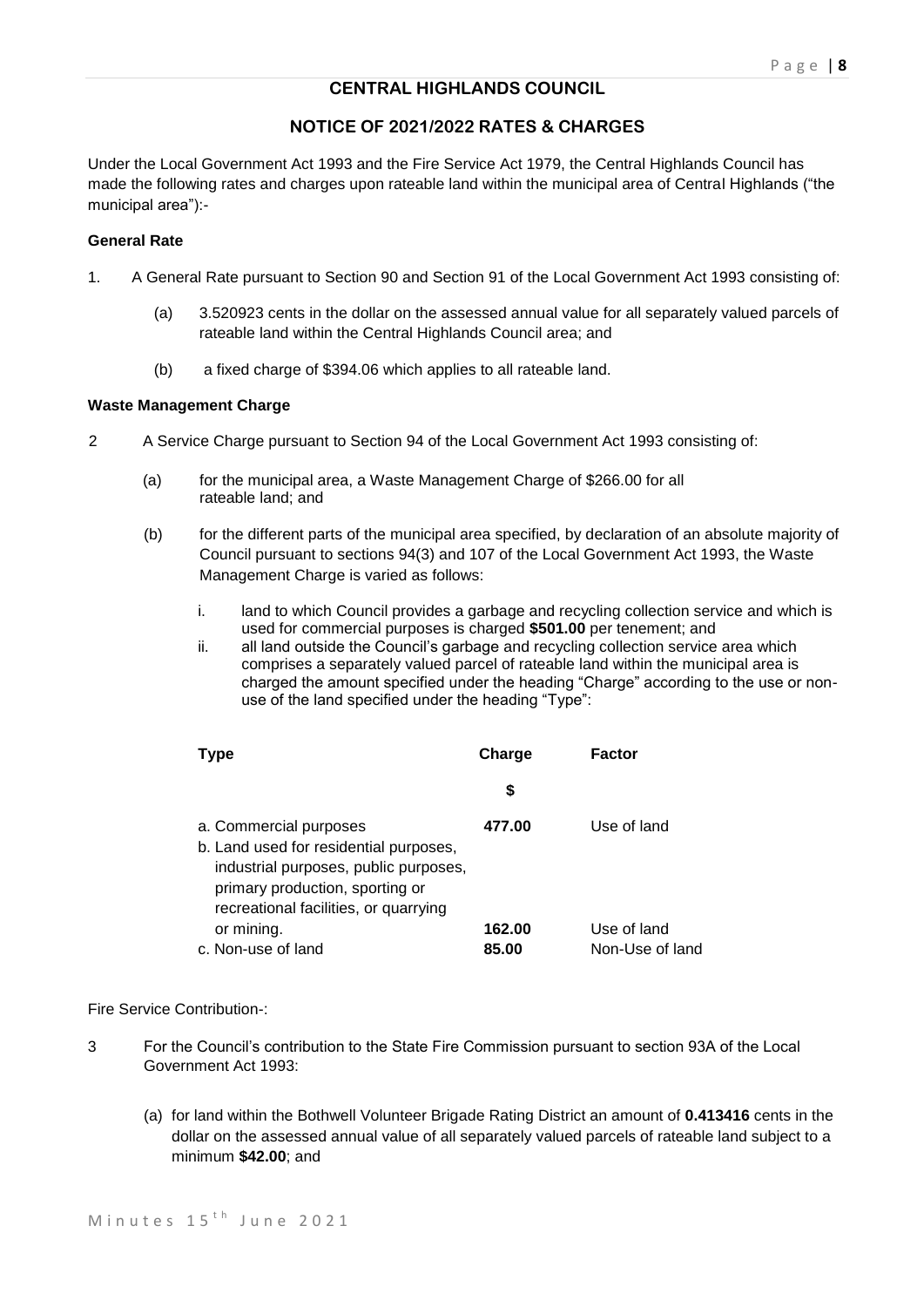(b) for all other land in the municipal area an amount of 0.389100 cents in the dollar on the assessed annual value of all separately valued parcels of the land subject to a minimum **\$42.00**

#### **Instalments**

4 Rates are payable by four instalments due on the following dates:

| Instalment No. 1 | 31 August 2021          |
|------------------|-------------------------|
| Instalment No. 2 | <b>30 November 2021</b> |
| Instalment No 3  | 28 February 2022        |
| Instalment No 4  | 29 April 2022           |

#### Penalty

5 A penalty of 10% applies to each instalment not paid by the due instalment date.

#### **Adjusted Values**

6 For the purposes of this resolution, any reference to the assessed annual value includes a reference to that value as adjusted pursuant to Section 89 and Section 89A of the Local Government Act 1993 as amended.

These rates are for the year commencing  $1<sup>st</sup>$  July 2021 and ending  $30<sup>th</sup>$  June 2022 and are payable to the Council at its offices at Alexander Street, Bothwell or Tarleton Street, Hamilton.

# **14.4 ANNUAL PLAN 2021/ 2022**

**Moved:** Clr J Honner **Seconded:** Clr A Bailey

**THAT** Council adopt the 2021/2022 Annual Plan.

#### **FOR the Motion**

**CARRIED**

Mayor L Triffitt, Deputy Mayor J Allwright, Clr A Archer, Clr A Bailey, Clr S Bowden, Clr A Campbell, Clr R Cassidy, Clr J Honner, Clr J Poore

Mr G Rogers attended the meeting at 10.30

# **15.0 DEVELOPMENT & ENVIRONMENTAL SERVICES**

In accordance with Regulation 25(1) of the Local Government (Meeting Procedures) Regulations 2015, the Mayor advises that the Council intends to act as a Planning Authority under the Land Use Planning and Approvals Act 1993, to deal with the following items:

**Moved:** Clr A Campbell **Seconded:** Clr J Honner

**THAT** the Development & Environmental Services Report be received.

#### **CARRIED**

#### **FOR the Motion**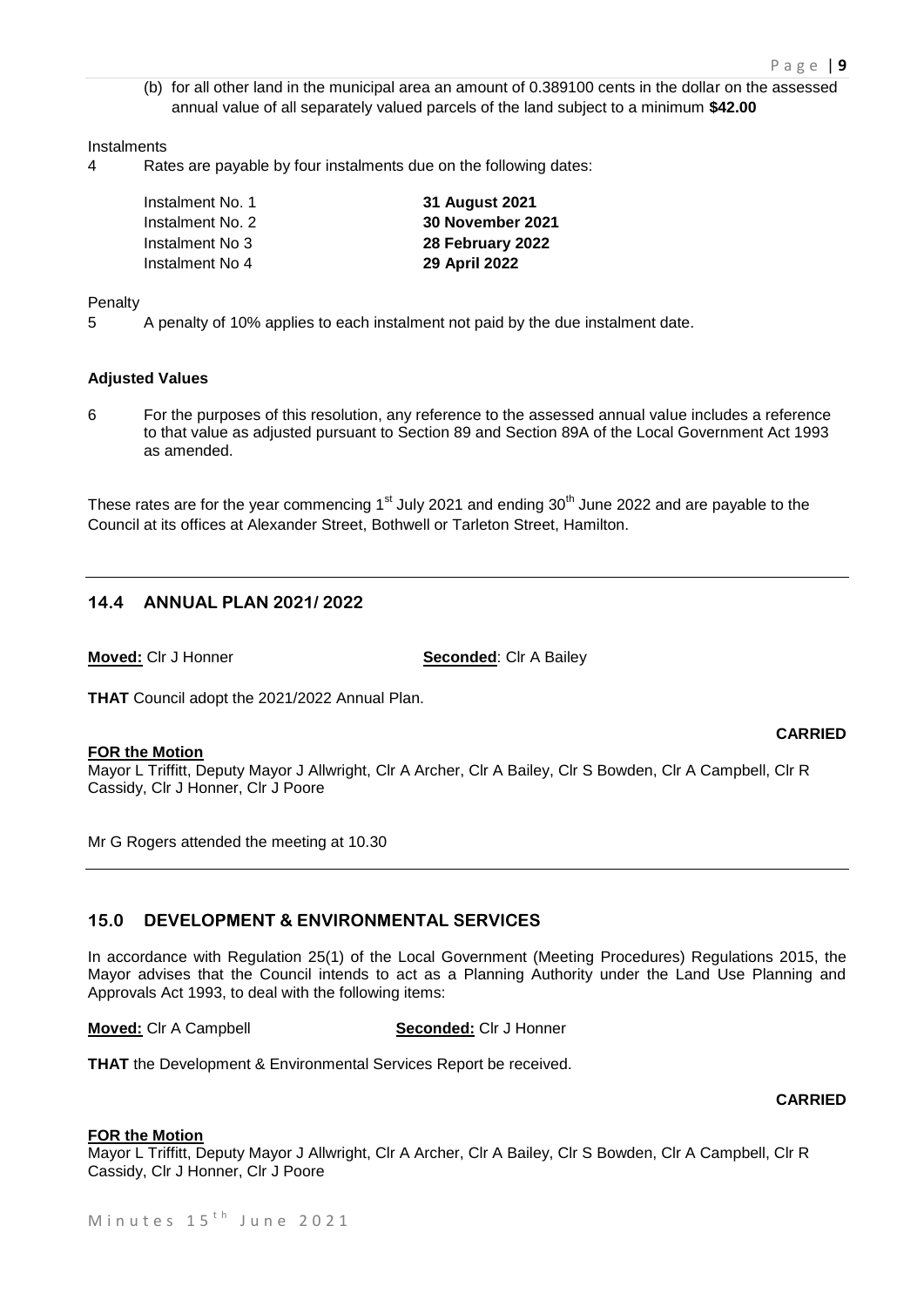# **15.1 WAYATINAH HALL**

**Moved:** Clr J Poore **Seconded:** Clr R Cassidy

**THAT** the Manager DES secures the building by replacing the locks and place suitable signage indicating the Wayatinah Hall is closed.

**CARRIED**

#### **FOR the Motion**

Mayor L Triffitt, Deputy Mayor J Allwright, Clr A Archer, Clr A Bailey, Clr S Bowden, Clr A Campbell, Clr R Cassidy, Clr J Honner, Clr J Poore

# **15.2 DUNROBIN ROAD NAMING**

**Moved:** Clr R Cassidy **Seconded:** Deputy Mayor J Allwright

**THAT** SFM Forest Products be advised Council are supportive of their proposal in officially naming the Dunrobin Road, noting that this is not a Council Road.

**CARRIED**

#### **FOR the Motion**

Mayor L Triffitt, Deputy Mayor J Allwright, Clr A Archer, Clr A Bailey, Clr S Bowden, Clr A Campbell, Clr R Cassidy, Clr J Honner, Clr J Poore

# **15.3 WASTE / RECYCLING UPDATE**

**Moved:** Clr J Honner **Seconded:** Clr A Campbell

**THAT** Council review and confirm they are comfortable with the Rethink MOU and Grant Deed. If no response is received it will be taken as approval.

#### **CARRIED**

# **FOR the Motion**

Mayor L Triffitt, Deputy Mayor J Allwright, Clr A Archer, Clr A Bailey, Clr S Bowden, Clr A Campbell, Clr R Cassidy, Clr J Honner, Clr J Poore

# **15.4 CONSULTATION ON THE CONTAINER REFUND SCHEME BILL**

**Moved:** Clr J Honner **Seconded**: Clr S Bowden

**THAT** comments on the Draft Container Refund Scheme Bill be forwarded to Council's Environmental Health Officer, Bev Armstrong, by COB Monday 5th July 2021 for inclusion in the LGAT submission.

**CARRIED**

#### **FOR the Motion**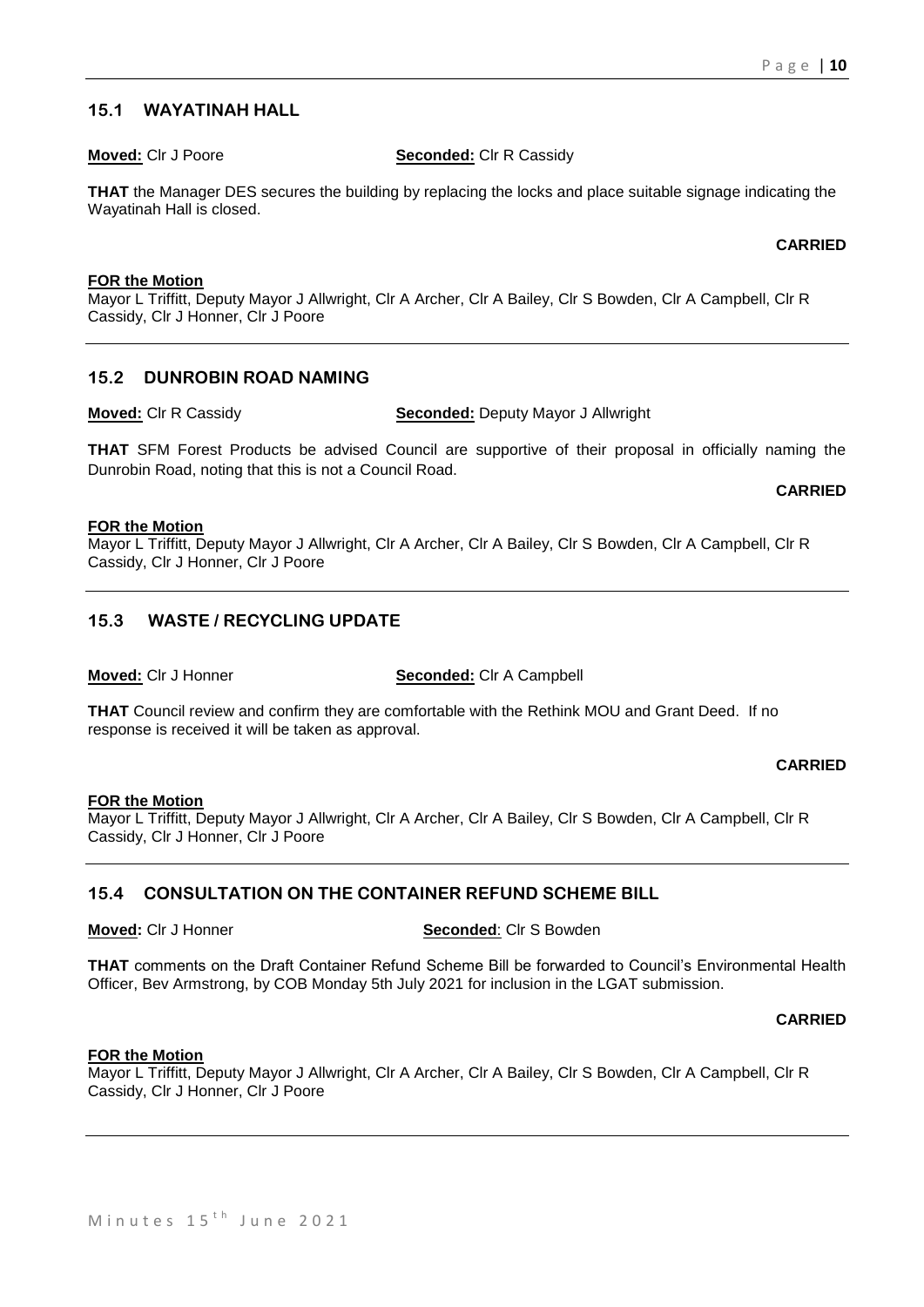# **15.5 DOG CONTROL REGULATIONS 2021**

# **NOTED**

# **15.6 DES BRIEFING REPORT**

# **PLANNING PERMITS ISSUED UNDER DELEGATION**

The following planning permits have been issued under delegation during the past month.

# **NO PERMIT REQUIRED**

| DA NO.       | <b>APPLICANT</b> | <b>LOCATION</b>                  | <b>PROPOSAL</b>   |
|--------------|------------------|----------------------------------|-------------------|
| 2021 / 00029 | M Ralph          | Jean Banks Road,<br>Waddamana    | Outbuilding       |
| 2021 / 00046 | Jennifer Binns   | 39 Wilburville Road, Wilburville | Dwelling Addition |

#### **PERMITTED**

| I DA NO.     | <b>APPLICANT</b>           | <b>LOCATION</b>              | <b>PROPOSAL</b>                                           |
|--------------|----------------------------|------------------------------|-----------------------------------------------------------|
| 2021 / 00050 | <b>Telstra Corporation</b> | 5831 Lyell Highway, Hamilton | Upgrade to Existing<br><b>Telecommunications Facility</b> |

#### **DISCRETIONARY**

| DA NO.       | <b>APPLICANT</b>                 | <b>LOCATION</b>                                               | <b>PROPOSAL</b>                                |
|--------------|----------------------------------|---------------------------------------------------------------|------------------------------------------------|
| 2021 / 00036 | K L Jones                        | 48 Patrick Street, Bothwell                                   | Outbuildings                                   |
| 2021 / 00033 | MAF&CLPaton                      | Wayatinah Camping Ground,<br>131 Wayatinah Road,<br>Wayatinah | Outbuildings                                   |
| 2021 / 00035 | Rare Innovation Pty<br>Ltd       | Florentine Hatchery, Florentine<br>Road, Florentine           | Resource Processing (Grading<br>Platform)      |
| 2021 / 00038 | R G Brown                        | 2 Quartzite Close, Flintstone                                 | Outbuilding                                    |
| 2021 / 00037 | Pumphouse At St Clair<br>Pty Ltd | Pumphouse Point, Lake St.<br>Clair Road, Lake St Clair        | Studio (Ancillary to Visitor<br>Accommodation) |

# **ANIMAL CONTROL**

#### **IMPOUNDED DOGS**

Two dogs have been impounded over the past month & two dogs were seized by Council's Animal Control Officer.

#### **STATISTICS AS OF 9 JUNE 2021**

#### **Registrations**

Total Number of Dogs Registered in 2020/2021 Financial Year – 978 Number of Dogs Currently Registered - 953 Number of Dogs Pending Re-Registration – 4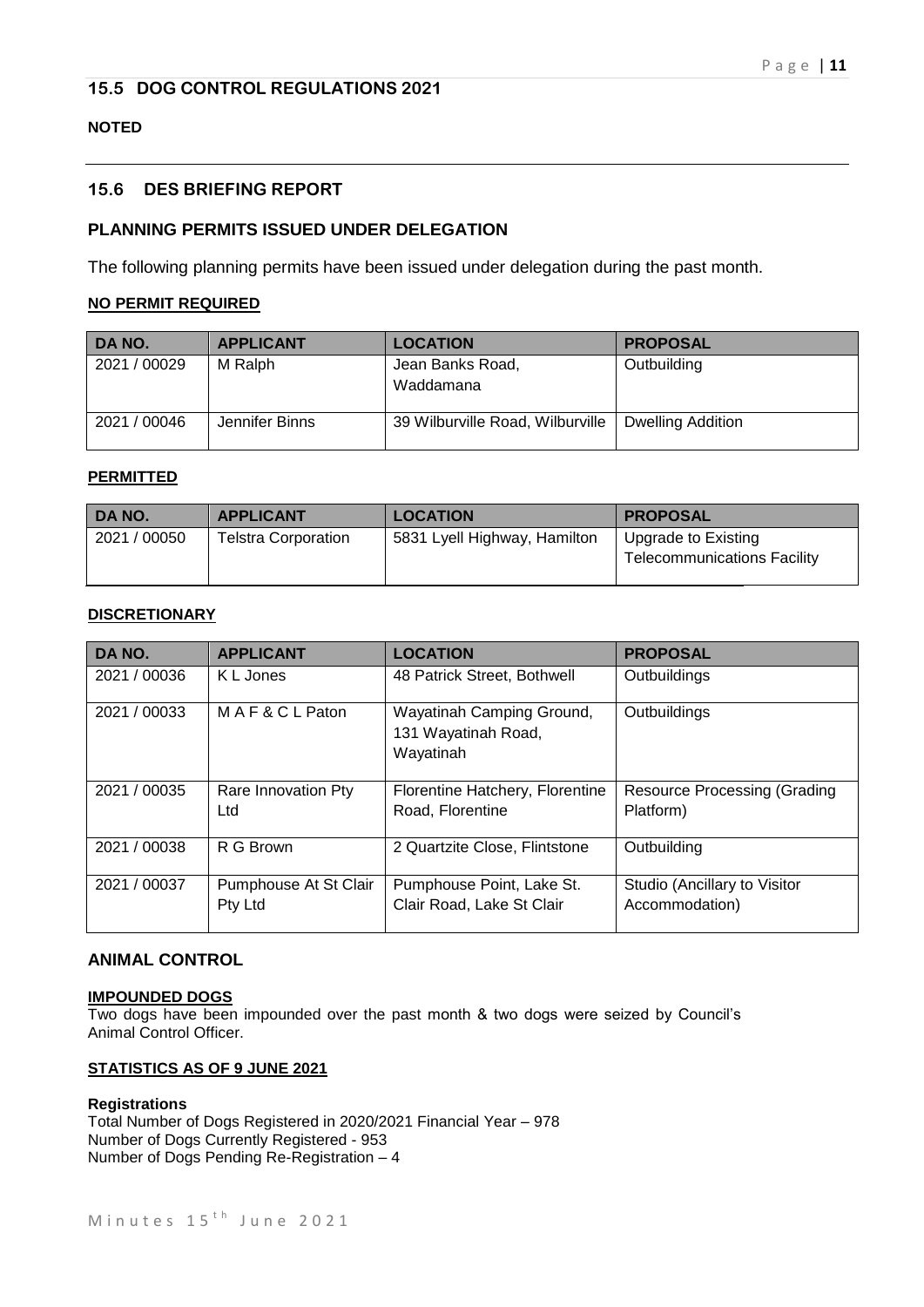**CARRIED**

#### **Kennel Licences** Number of Licenses Issued –29 Number of Licences Pending – 0

Mr G Rogers left the meeting at 10.57. Mr J Branch attended the meeting at 10.57

# **16.0 WORKS & SERVICES**

**Moved:** Clr A Bailey **Seconded:** Clr S Bowden

**THAT** the Works & Services Report be received.

#### **FOR the Motion**

Mayor L Triffitt, Deputy Mayor J Allwright, Clr A Archer, Clr A Bailey, Clr S Bowden, Clr A Campbell, Clr R Cassidy, Clr J Honner, Clr J Poore

# **16.1 ROADSIDE MEMORIAL HOLLOW TREE ROAD**

#### **MOTION 1**

# **Moved:** Clr J Poore **Seconded:** Clr A Bailey

**THAT** the Manager Works and Services advise the family of the deceased that the colour of the memorial marker needs to be changed from white to black or grey and that all other items be removed

#### **CARRIED 8/1**

#### **FOR the Motion**

Mayor L Triffitt, Deputy Mayor J Allwright, Clr A Bailey, Clr S Bowden, Clr A Campbell, Clr R Cassidy, Clr J Honner, Clr J Poore

# **AGAINST the Motion**

Clr A Archer

# **MOTION 2**

**Moved:** Deputy Mayor J Allwright **Seconded:** Clr R Cassidy

**THAT** Council develops a policy for roadside memorials that are placed within its road network.

#### **CARRIED**

# **FOR the Motion**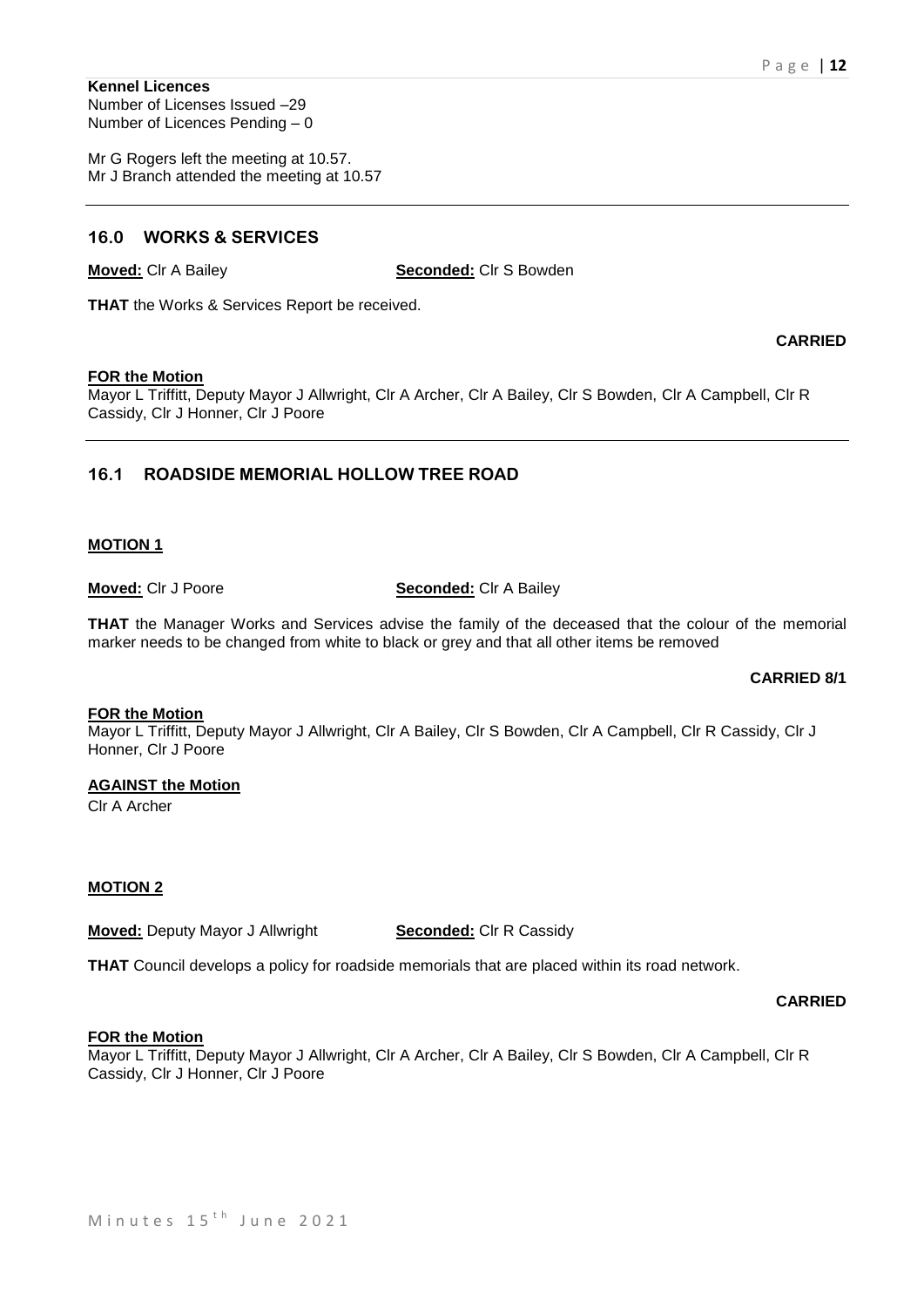# **MOTION 3**

**Moved:** Clr S Bowden **Seconded:** Clr A Bailey

**THAT** the Works & Services Manager investigate the costs associated with improving the 'line of sight' with this particular corner.

**CARRIED**

#### **FOR the Motion**

Mayor L Triffitt, Deputy Mayor J Allwright, Clr A Archer, Clr A Bailey, Clr S Bowden, Clr A Campbell, Clr R Cassidy, Clr J Honner, Clr J Poore

*Clr R Cassidy left the meeting at 11.15am*

*Mr Jason Branch left the meeting at 11.15am*

# **17.0 ADMINISTRATION**

# **17.1 REMISSIONS UNDER DELEGATION**

The following Remissions have been made by the General Manager under delegation:

| 01-0805-03947 | 25.12 | Penalty |
|---------------|-------|---------|
| 01-0852-03418 | 59.60 | Penalty |
| 03-0236-01794 | 14.50 | Penalty |

**Moved:** Clr J Honner **Seconded:** Clr A Bailey

**THAT** the Remissions granted by the General Manager under delegation be noted.

# **CARRIED**

#### **FOR the Motion**

Mayor L Triffitt, Deputy Mayor J Allwright, Clr A Archer, Clr A Bailey, Clr S Bowden, Clr A Campbell, Clr R Cassidy, Clr J Honner, Clr J Poore

# **17.2 POLICY NO 2020-57 FINANCIAL HARDSHIP ASSISTANCE MODEL POLICY**

**Moved:** Clr J Honner **Seconded:** Clr A Campbell

**THAT** Council approve Policy No. 20202-57 Financial Hardship Assistance Model Policy.

**CARRIED**

#### **FOR the Motion**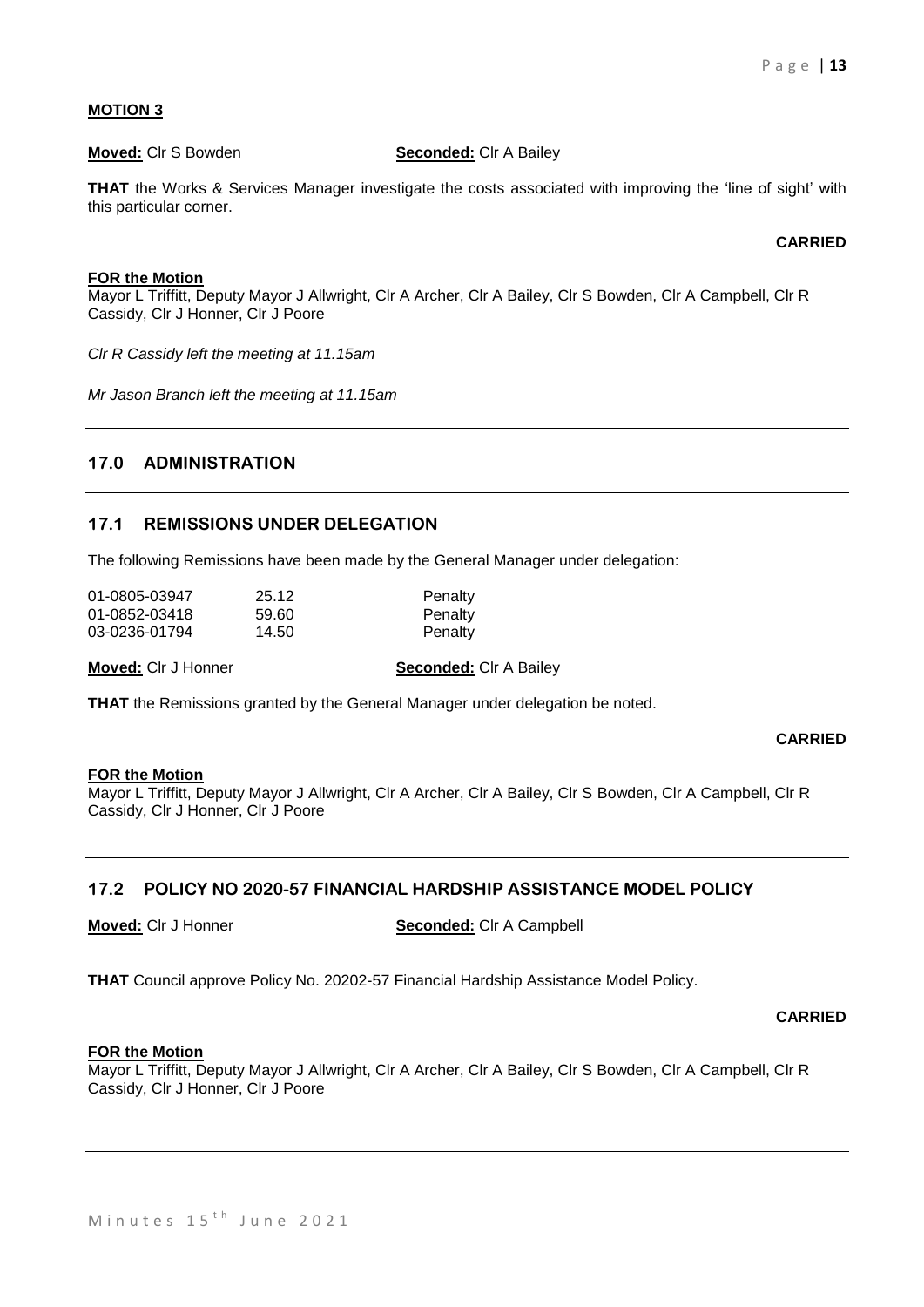# **17.3 POLICY NO 2020-58 COMMERCIAL ADDENDUM TO FINANCIAL HARDSHIP ASSISTANCE MODEL POLICY**

**Moved:** Clr S Bowden **Seconded:** Clr A Archer

**THAT** Council approve Policy No. 2020-58 Commercial Addendum to Financial Hardship Assistance Model Policy.

**CARRIED**

#### **FOR the Motion**

Mayor L Triffitt, Deputy Mayor J Allwright, Clr A Archer, Clr A Bailey, Clr S Bowden, Clr A Campbell, Clr R Cassidy, Clr J Honner, Clr J Poore

# **17.4 EMERGENCY SERVICES MEDAL NOMINATIONS - 2022**

#### **Noted**

# **17.5 PROPOSED BI-CENTENARY OF THE TOWNSHIP OF BOTHWELL**

**Moved:** Clr A Bailey **Seconded:** Clr S Bowden

- 1. **THAT** a working group be set up to work through the concept plan, this working group will be chaired by the Mayor with two other Councillors, the General Manager, Deputy General Manager, Works Manager, Senior Administration Officer / Community Development Officer, Senior Administration Officer / Planning, Member from the Central Highlands Visitor Centre, Member from the Bothwell History Society, Member from Australasian Golf Museum, Member from Bothwell Tourism Association, Member from Bothwell Lion Club and four committee members.
- 2. **THAT** the 2021/2022 Bi-Centenary concept plan prepared by Beth Poore and Keith Allcock be referred to the working group for consideration of a weekend Bi-Centenary event;
- 3. **THAT** the working group consider if the weekend Bi-Centenary event should be held over the weekend of the 19th and 20th February 2022 to coincide with a planned Vintage Car exhibition if Regional Tourism Bushfire Recovery grant funding is approved by Austrade;
- 4. **THAT** Council allocate \$10,000 in the 21/22 budget for a weekend Bi-Centenary event in 2022 and that the theme for Bushfest 2022 is "Bi-Centenary Bothwell".
- 5. **THAT** the working group investigate options to integrate with Bushfest where possible and seek sponsorship opportunities.

# **CARRIED**

# **FOR the Motion**

Mayor L Triffitt, Deputy Mayor J Allwright, Clr A Archer, Clr A Bailey, Clr S Bowden, Clr A Campbell, Clr R Cassidy, Clr J Honner, Clr J Poore

Noted that Council representatives are Mayor Triffitt (chair of working group) and Clr Honner (chair of the CHVCMC) and Clr A Campbell and Clr R Cassidy.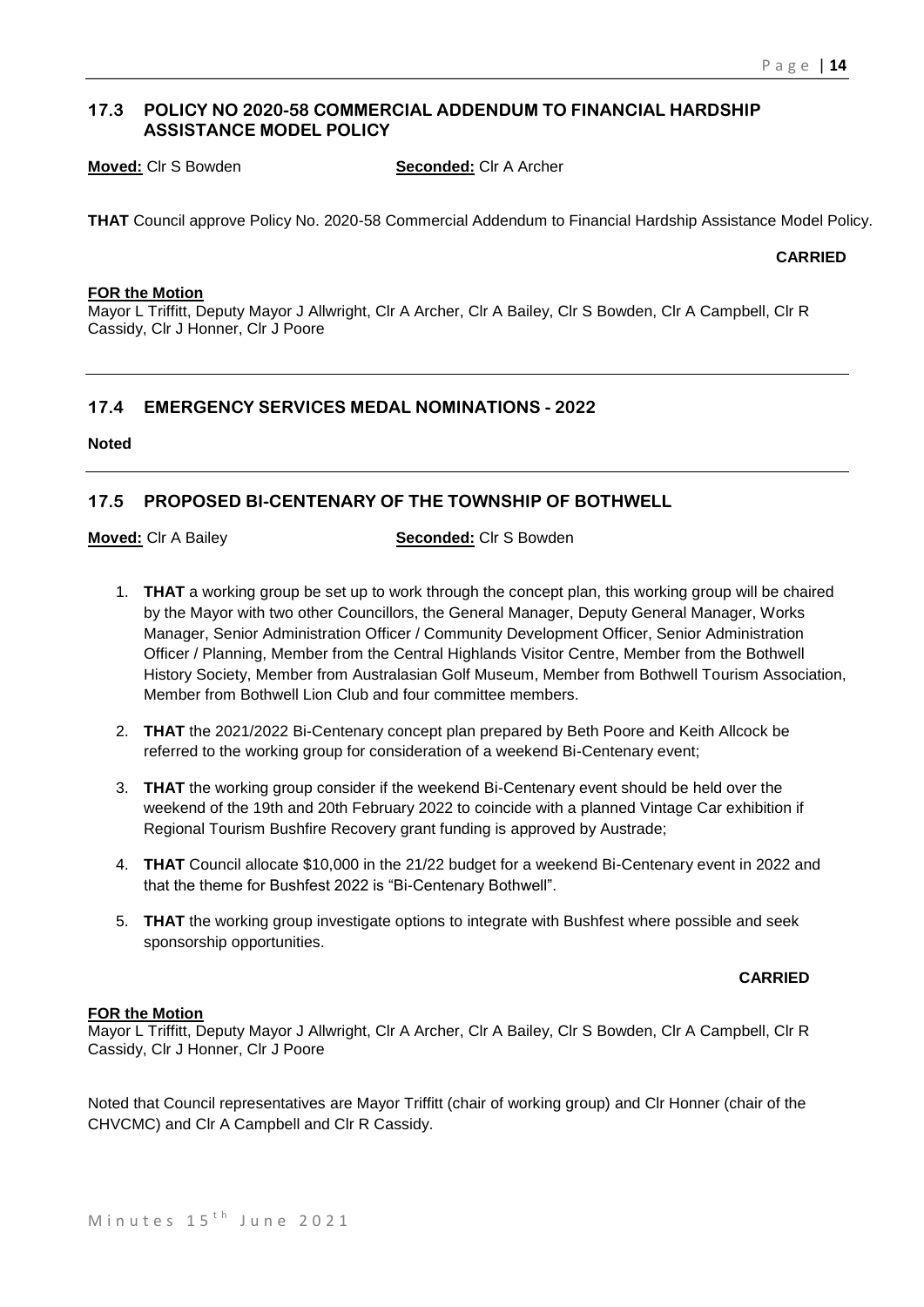# **17.6 LOCAL GOVERNMENT ASSOCIATION OF TASMANIA ANNUAL CONFERENCE**

**Moved:** Clr J Poore **Seconded:** Clr J Honner

**THAT** the Conference Registration, meals and accommodation be paid for the following:

Mayor Loueen Triffitt and General Manager Mrs Lyn Eyles

**CARRIED**

#### **FOR the Motion**

Mayor L Triffitt, Deputy Mayor J Allwright, Clr A Archer, Clr A Bailey, Clr S Bowden, Clr A Campbell, Clr R Cassidy, Clr J Honner, Clr J Poore

# **17.7 PROPOSAL FOR A RURAL AND REGIONAL ART GALLERY IN TASMANIA**

**Noted**

# **17.8 COMMUNITY DONATION - 'COMMON GROUND' CHARITY FUNDRAISER**

**Moved:** Clr A Campbell **Seconded:** Clr J Poore

**THAT** Council donate \$750.00 to the 'Common Ground' Charity fundraiser.

# **CARRIED**

#### **FOR the Motion**

Mayor L Triffitt, Deputy Mayor J Allwright, Clr A Archer, Clr A Bailey, Clr S Bowden, Clr A Campbell, Clr R Cassidy, Clr J Honner, Clr J Poore

# **17.9 NEW JOB TASMANIA HUB BRIGHTON**

**RESOLVED THAT** the General Manager invite Lochie West to address Council at its next meeting.

# **17.10 BROOKS MOTORSPORT – COMMUNITY GRANT APPLICATION**

**Moved:** Clr J Poore **Seconded:** Clr A Bailey **THAT** Council donate \$1000 to Brooks Motorsport.

# **CARRIED**

#### **FOR the Motion**